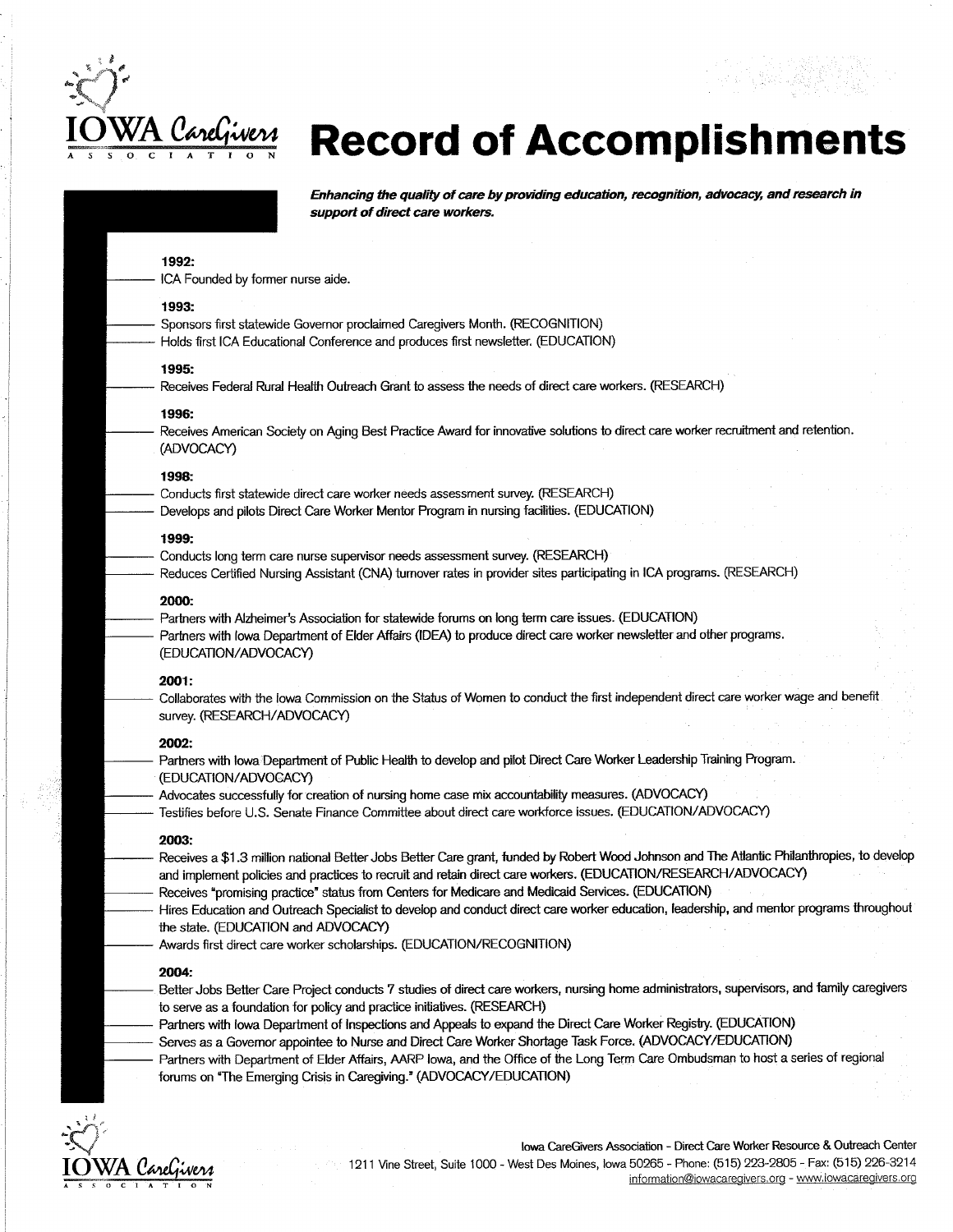#### 2004 (CONTINUED):

Graduates first leadership class of direct care workers. (EDUCATION/RECOGNITION)

Direct care worker leadership graduates present to IDPH Health Workforce Advisory Council about benefits of the leadership program. (EDUCATION/ADVOCACY)

Direct Care Worker Leadership Council established to advise the ICA Board of Directors. (ADVOCACY/EDUCATION/RECOGNITION)

#### 2005:

- Better Jobs Better Care hires policy director to advance policy priorities. (ADVOCACY)
- Conducts first "Day at the State Capitol." (ADVOCACY)

#### 2006:

- Governor establishes Direct Care Worker Task Force to review and streamline direct care worker educational standards. 6 direct care workers appointed to the task force.(EDUCATION/ADVOCACY)
- Sponsors and organizes Massachusetts Day in Iowa, an event that becomes a catalyst for Iowa's Health Care Reform Legislation. (ADVOCACY)
- ICA named by DHS to serve on new Accountability Measures Workgroup. (ADVOCACY)
- ICA works with AARP lowa and the National Coalition on Health Care to host two health care forums leading up to the lowa Gubernatorial election. (ADVOCACY)

#### 2007:

- ICA serves on workforce committee of the Legislative Commission on Health Care for Small Businesses and Families. Direct care workers testify at Commission-sponsored public forums and hearings. (ADVOCACY/EDUCATION)
- Participates in health and long term care workforce summit coordinated by lowa Department of Public Health. ICA assists with writing the summit report. (ADVOCACY)
- Shares "Real People Real Stories" DVD with all presidential candidates prior to January 2008 caucuses. (ADVOCACY)
- Launches "Touched by a Caregiver" campaign to strengthen partnerships among family caregivers, funders, policy-makers and other stakeholders. (EDUCATION/ADVOCACY)
- Hosts 16 other states at the first National Direct Care Worker Association Convention. (ADVOCACY)
	- Reduces direct care worker turnover rate at Good Samaritan, LeMars from 100% to13% by implementing ICA Mentor program. (EDUCATION)

#### 2008:

- Helps create and lead the lowa Health Care for All Coalition that assists in passage of health care reform legislation that impacts the health coverage, compensation and training of direct care workers. (ADVOCACY)
- Legislation names two ICA direct care workers to the Dependent Adult Abuse Advisory Council. (ADVOCACY)
- Partners with IDEA and Alzheimer's Association to develop and pilot dementia training program in long term care facilities. (EDUCATION) Reaches a membership of 3,300. (EDUCATION/RECOGNITION)
- Reaches the 4,000 level in attendees at ICA conferences and programs. (EDUCATION)
- Graduates from leadership programs number nearly 300. Ninety-four percent (94%) of those who complete the leadership program say their participation in the program increases the likelihood that they will remain in the field of direct care. (EDUCATION/ADVOCACY) Secures federal Health Resources and Services Administration (HRSA) grant to establish ICA Direct Care Worker Resource and Outreach Center (ROC) to expand ICA programs and services. (EDUCATION)

#### 2009:

- Reaches a membership of nearly 4000. (EDUCATION/RECOGNITION)
- Graduates 106 direct care workers from Leadership Program. (346 Total) (EDUCATION)
- Holds public forum on lowa's Looming Care Gap with 91 attending. (ADVOCACY)
- Certifies 3 Mentor Program instructors. (EDUCATION)
	- Launches ICA Keystone Partnership opportunity for providers and other supportive organizations. (RECOGNITION)
- Secures state and federal funding to expand programs and outreach through the Direct Care Worker Resource and Outreach Center. (EDUCATION)
- Produces "Bridging the Care Gap" video. (EDUCATION)
- Partners with PHI National in "Come Care With Me Campaign". Representative Lisa Heddens of Ames shadows direct care workers at the Madrid Home in Madrid, IA. (EDUCATION)
- Leadership Council members log 432 leadership activities. (ADVOCACY/EDUCATION)
- Obtains federal stimulus dollars to implement a health insurance premium assistance program for direct care workers. (ADVOCACY) Secures funding to expand the work of the Direct Care Worker Advisory Council. (EDUCATION)
- Helps lead advocacy effort that produces health care legislation to expand health care coverage for uninsured lowa adults by 2010. (ADVOCACY)



lowa CareGivers Association - Direct Care Worker Resource & Outreach Center 1211 Vine Street, Suite 1000 - West Des Moines, Iowa 50265 - Phone: (515) 223-2805 - Fax: (515) 226-3214 information@iowacaregivers.org - www.iowacaregivers.org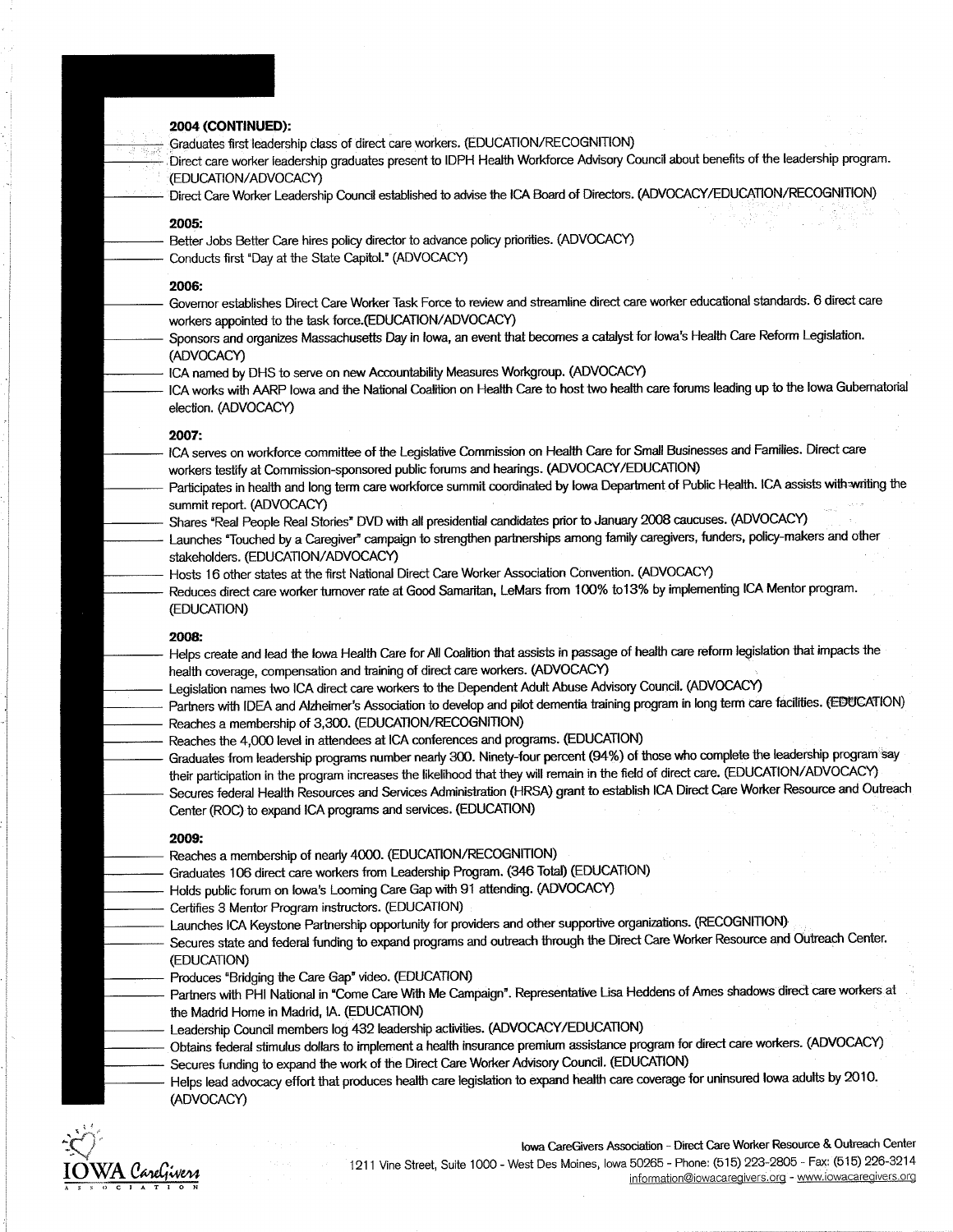## lowe's "Care Gap"





As lowa's older population increases, the traditional source of new direct care workers (women aged 25 - 44) is projected to shrink over the next 25 years\*, leaving lowa with a shortage of direct care workers.

### 3 of the top 10 job growth areas are in direct care!

**Jowa CareGivers Association** Direct Care Worker Resource & Outreach Center 1211 Vine Street, Suite 1120, West Des Moines, IA 50265 515.223.2805 (PH) 888.710.2762 (Toll Free) 515.226.3214 (FAX) information@iowacaregivers.org www.iowacaregivers.org